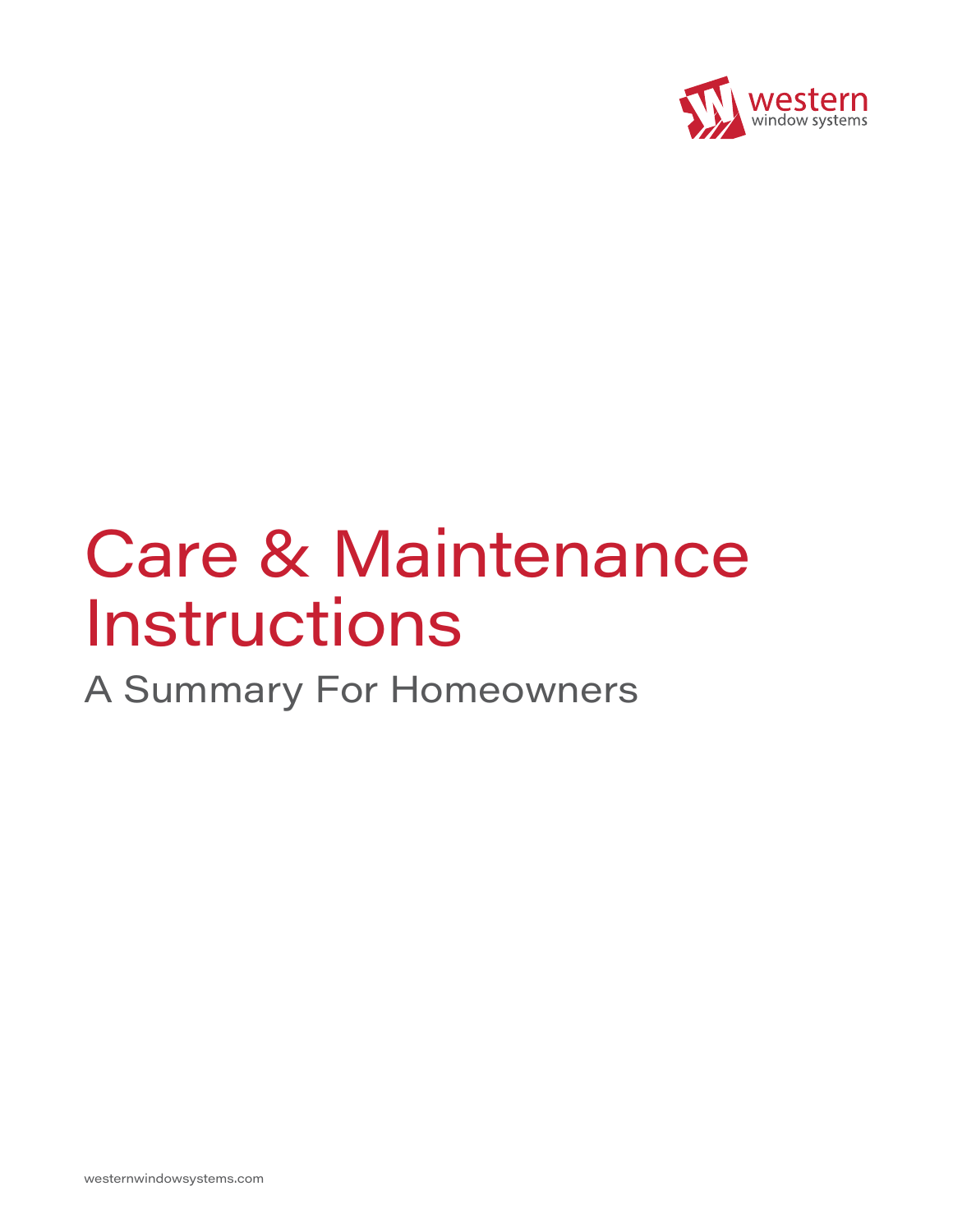# Care & Maintenance Instructions



A Summary For Homeowners

We are dedicated to creating exceptional products for any home or business. Each product is inspected to exceed our high-quality benchmarks while meeting industry-wide standards.

To ensure your products perform at their optimum levels, you must implement proper care and maintenance. Regular inspections and attention will help extend the longevity of your windows and doors, prevent costly repairs, and protect you from voiding your product's warranty.

This guide outlines best practices as well as what to avoid. For complete care, maintenance, and safety information, see Western Window Systems' Care & Maintenance Guide available at *www.westernwindowsystems.com*.

#### **ESSENTIAL BEST PRACTICES**

- Wash your products with light pressure excessive scrubbing can lead to damage, like scratches.
- Clean and rinse each window or door individually to prevent cleaning agents from permeating for long periods of time.
- Clean aluminum frames very carefully after they are installed. These frames are extremely susceptible to corrosion caused by various chemicals on a construction site.
- Avoid leaning on your window or door screens. These products are not designed to protect you from falling.

#### **WHEN TO CLEAN YOUR PRODUCTS**

At a minimum, clean all the materials listed in this guide once a year. If you live in a coastal area, clean all these materials at least once a month. More frequent cleanings may be necessary depending upon your environmental factors.

#### **IMPORTANT PRECAUTIONS**

**Do not use the items below on your windows, screens, doors, or hardware. These improper tools may void your warranty and/or damage your products.**

- A power washer or garden hose
- Metal tools or sharp objects, like razor blades, putty knives, and abrasive pads
- Petroleum-based products, abrasive or caustic cleaners/solvents, and hydrochloric/phosphoric acid